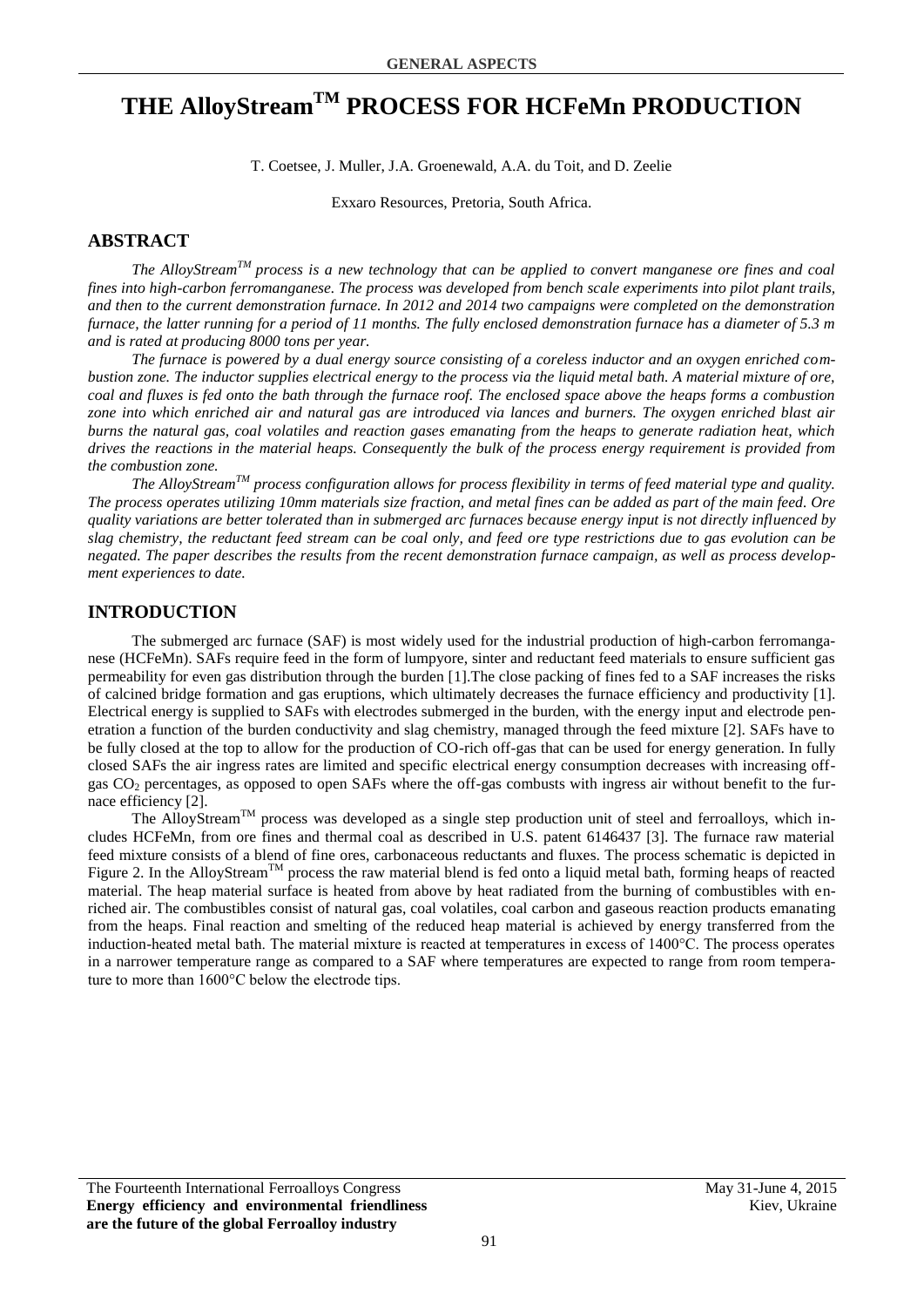

<span id="page-1-0"></span>Figure 2: AlloyStream<sup>TM</sup> process schematic

The furnace is lined with a basic material lining consisting of brick, castable and rammable refractory materials, which were developed with key suppliers over 15 years. The slag line is equipped with copper coolers, and consequently slag chemistry management is done to protect the slag line MgO refractory. In the demonstration unit alloy and slag was tapped from the same tap hole by tilting the furnace. Metal bath temperatures are in the order of 1550°C and combustion zone temperatures are 1600°C.

In addition to the furnace, the plant system includes the raw material weighing and mixing plant, dry off-gas system, water cooling plant, and product handling equipment. The selection of equipment for the furnace was driven by space restrictions. In the operation of the plant high standards for safety, health, environment, and quality are maintained. AlloyStream<sup>TM</sup> was awarded with OHSAS 18001:2007, ISO 9001:2008, and ISO 14001:2004 certification, the latter for which the highest score among companies from 27 countries was received during the 2009 audit[4].

In development of the AlloyStream<sup>TM</sup> process, several campaigns were completed on pilot plant and demonstration plant scales.Process principals determined from initial bench scale tests were confirmed in pilot plant campaigns in a 2.5 m diameter pilot plant furnace. Four ferromanganese campaigns, as well as a ferronickel and steel campaign were completed in the pilot plant during the period of 2003 to 2009. To test scale-up of the process a 5.3 m diameter demonstration furnace was constructed [\(Figure 3\)](#page-2-0) and used to complete two HCFeMn campaigns during the period of 2012 to 2014, operated on a semi-commercial basis. Results from the more recently completed campaign are discussed further.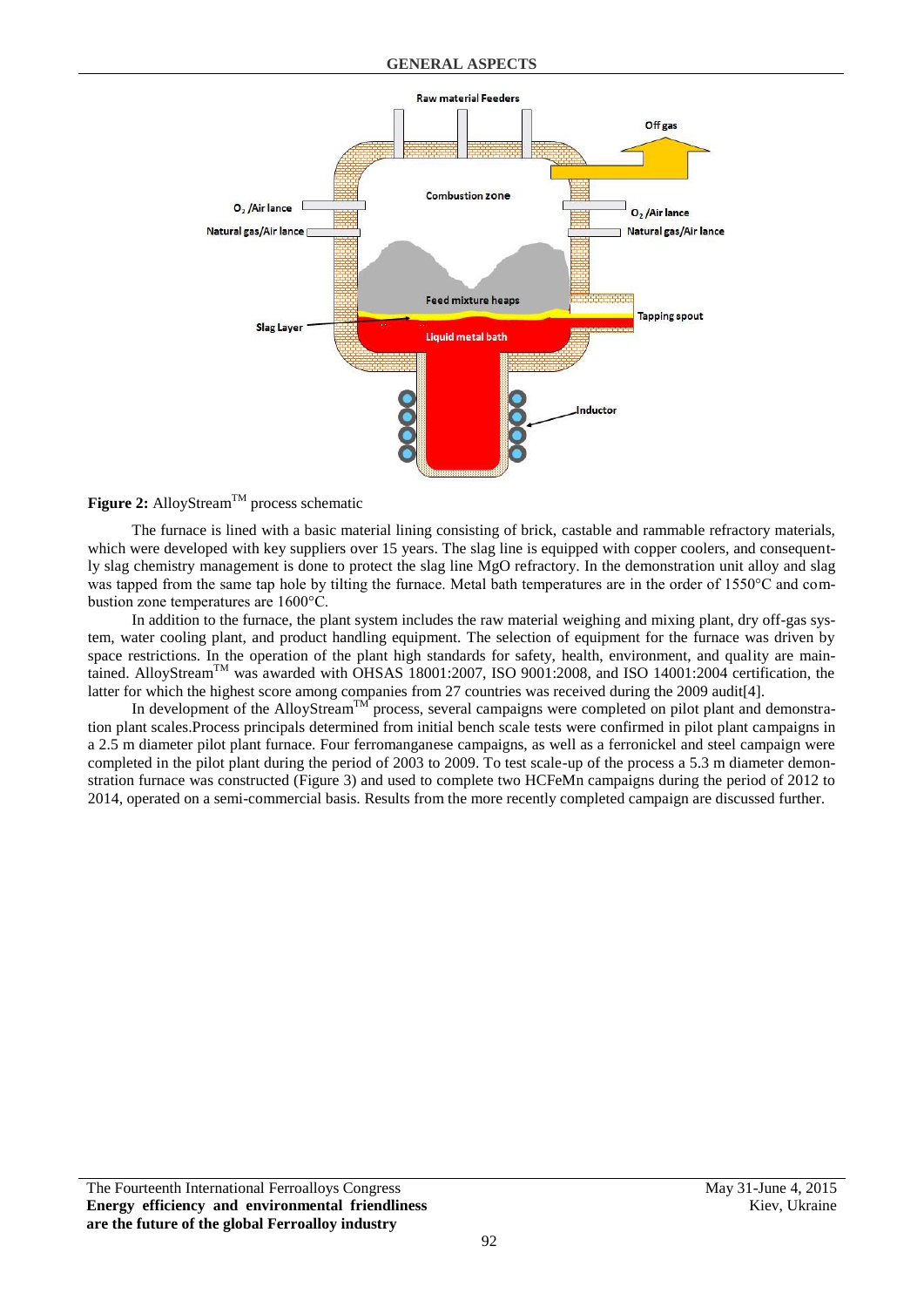

**Figure 3:** AlloyStreamTM demonstration furnace

# <span id="page-2-0"></span>**CAMPAIGN OVERVIEW**

Hot commissioning of the recent HCFeMn campaign on the 5.3 m diameter demonstration furnace commenced on 15 July 2013, and feeding of raw material for production started on 4 August 2013. During this campaign 5014 tons of HCFeMn was tapped from the demonstration furnace. During the campaign spanning 11 months, the furnace was used to test variances in the types and ratios of ores and reductants, as well as in other operational parameters, of which some are discussed below. Raw materials fed to the furnace consisted of a blend of mostly two South African ores, one classified as a carbonate type ore (containing mostly  $MnCO<sub>3</sub>$ ), and the other as a semi-oxidized type ore (containing mostly  $Mn_2O_3$ [5]. The reductants tested included thermal coals, semi-coke (char), and coke breeze, with the primary reductant used being supplied by mines from Exxaro Resources (Leeuwpan, and Grootegeluk).

Specific periods were selected for discussion of the process performance during which the most important input parameters remained constant. The results obtained in the campaign are presented for these specific periods, and as trends of the following parameters over time to illustrate the extent of the campaign run. The tapped metal analyses are shown in [Figure 4,](#page-3-0) the tapped slag analyses are shown in [Figure 5,](#page-3-1) and the hourly production rate and metal bath temperature is shown in [Figure 6.](#page-3-2) The furnace was in idle mode for extended planned maintenance for April and May 2014, thus data for this period is not shown.

These result trends should be evaluated considering the major changes in the feed mixture. From the middle of October 2013 to early January 2014 a feed mixture was tested containing 43% of a South African carbonate type ore, and the balance of semi-oxidized type ore. Prior to, and after this period higher percentages of the carbonate ore were fed that typically ranged between 70 and 80%. Up to the end of February 2014 mostly Leeuwpan coal was utilized as the primary reductant, after which it was replaced with Grootegeluk coal, and from the middle of April a 67:33 blend of Leeuwpan and Grootegeluk was fed. From the middle of February 2014 HCFeMn metal fines were fed mixed with raw material feed.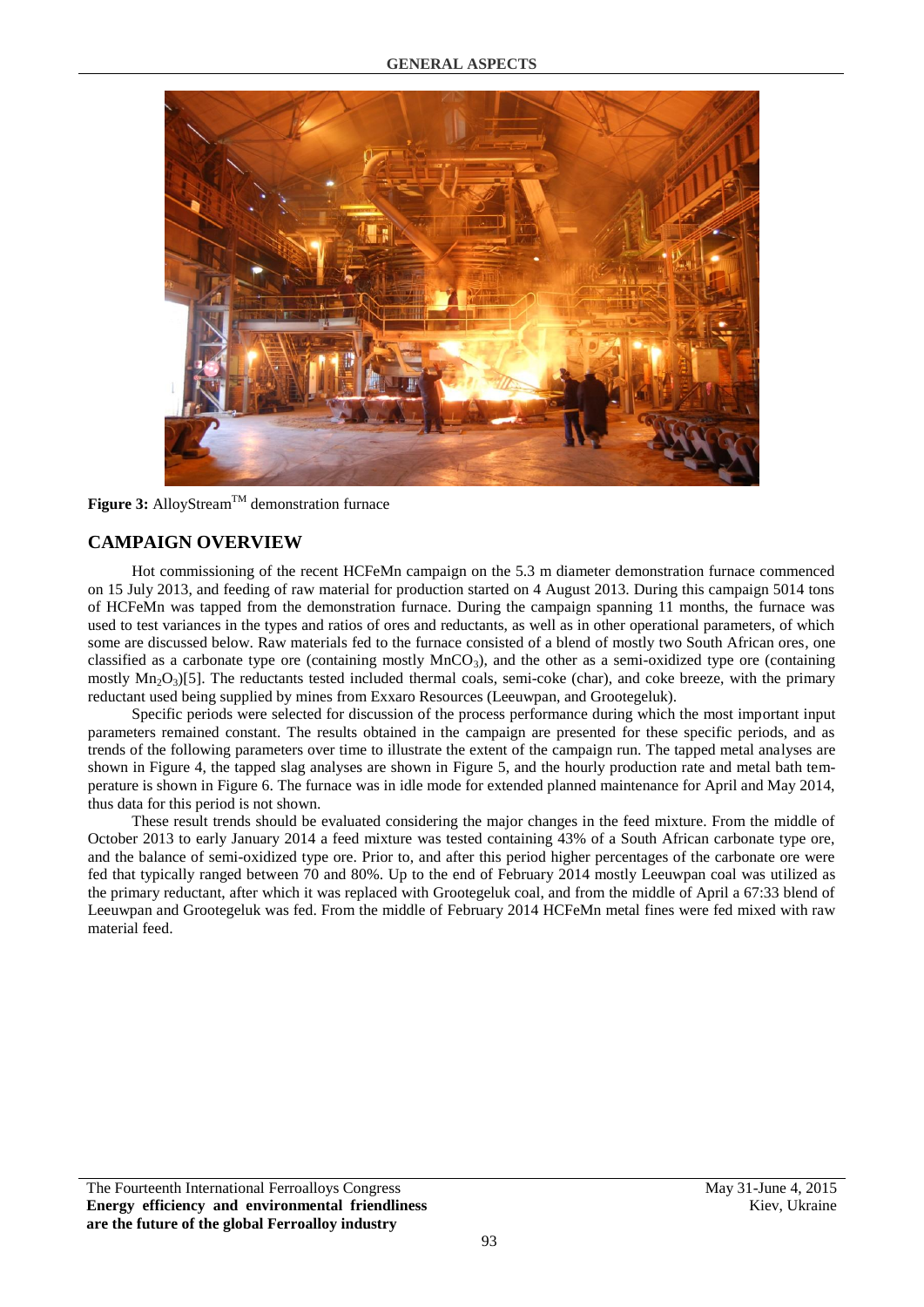

<span id="page-3-0"></span>**Figure 4:** Tapped metal analyses



<span id="page-3-1"></span>**Figure 5:** Tapped slag analyses: %MnO and Basicity



<span id="page-3-2"></span>**Figure 6:** Hourly feed rate and alloy production rate

## **PROCESS PERFORMANCE**

## **Process Control Tools**

During the development of the technology a vast volume of time-dependent data is generated and captured from which the process performance is derived, and analysed to gain understanding of the deviations caused by equipment failures, human interventions, and process changes. A set of process tools has been developed to assist with analysis and control of the AlloyStream<sup>TM</sup> process. These tools are based on the current process understanding and include:

- discrete and continuous databases, with automated data capturing and reporting functionalities,
- slag evaluation software utilizing thermochemical calculations for the illustration of slag analyses on ternary phase diagrams and the online estimation of slag phase compositions, effective viscosity, and level of satura-

The Fourteenth International Ferroalloys Congress May 31-June 4, 2015 **Energy efficiency and environmental friendliness are the future of the global Ferroalloy industry**

Kiev, Ukraine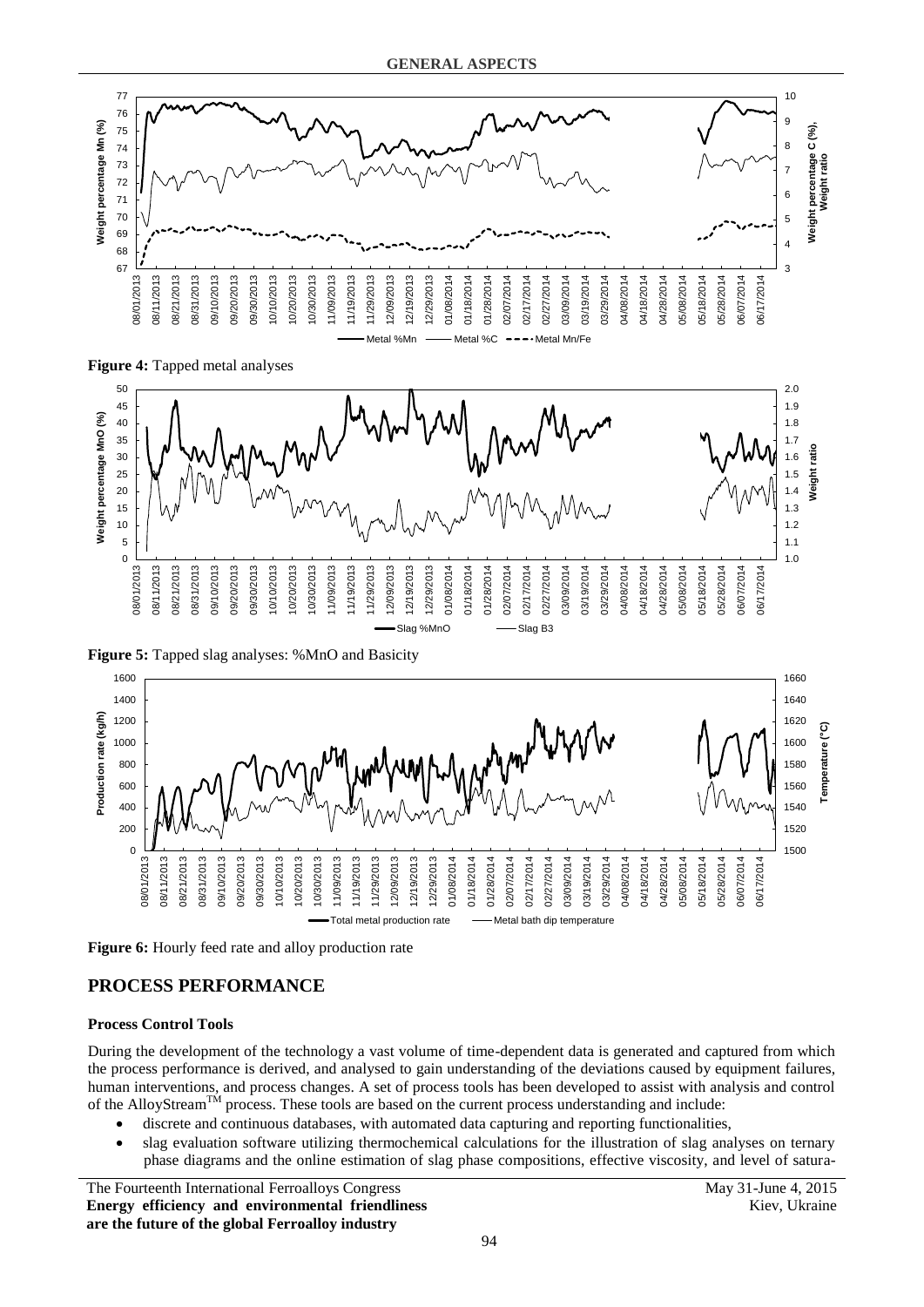tion in refractory constituents to indicate slag chemistry trends over time and allow for timeous invention to adjust feed composition and chemistry, and

 a detailed mass and energy balance configured for steady state calculations, as well as for being calculated on a continuous basis for accounting and reporting purposes using process measurement data as input.

### **Raw Materials**

Analyses and coefficients of variance of the ore utilized are shown in [Table 1,](#page-4-0) and analyses of the reductants are shown in [Table 2.](#page-4-1) For both ores and reductants, the analyses presented are of 24h composite samples taken at the weigh off points in the raw materials handling plant. The objective was to exclude any fluxes from the feed, however, ore characteristics occasionally demanded the addition of dolomite or limestone.

Results in [Table 1](#page-4-0) indicate the semi-oxidized type ore to have been more variable in composition as compared to the carbonate type ore. Also to note is the higher volatile content of Grootegeluk coal as compared to Leeuwpan coal, as indicated in [Table 2.](#page-4-1)

### <span id="page-4-0"></span>**Table 1:** Ore analyses

|                     |                        | Semi-oxidized type ore |          |            | Carbonate type ore    |
|---------------------|------------------------|------------------------|----------|------------|-----------------------|
|                     |                        | <b>Coefficient of</b>  |          |            | <b>Coefficient of</b> |
| <b>Specie</b>       | <b>Units</b>           | Percentage             | variance | Percentage | variance              |
| SiO <sub>2</sub>    | [wt. $%$ ]             | 7.26                   | 11.1     | 5.89       | 6.1                   |
| $Al_2O_3$           | [wt. $%$ ]             | 0.29                   | 13.4     | 0.21       | 14.5                  |
| CaO                 | [wt. $%$ ]             | 4.70                   | 16.0     | 12.48      | 5.8                   |
| MgO                 | [wt. $%$ ]             | 0.74                   | 23.2     | 3.77       | 8.8                   |
| FeO                 | [wt. $%$ ]             | 12.14                  | 8.5      | 6.99       | 9.3                   |
| MnO                 | [wt. $%$ ]             | 63.67                  | 2.4      | 49.12      | 2.9                   |
| BaO                 | [wt. $%$ ]             | 0.37                   | 41.9     | 0.098      | 45.4                  |
| $\mathcal{C}$       | [wt. %]                | 0.66                   | 38.6     | 4.33       | 8.3                   |
| LOI                 | $\lceil wt. \% \rceil$ | 3.77                   | 29.2     | 15.54      | 5.7                   |
| Mn/Fe               |                        | 5.26                   | 9.5      | 7.05       | 8.5                   |
| $B3 = CaO+MgO/SiO2$ |                        | 0.76                   | 31.2     | 2.77       | 6.7                   |

#### <span id="page-4-1"></span>**Table 2:** Reductant analyses

|               |                        | Reductant |             |             |             |  |  |
|---------------|------------------------|-----------|-------------|-------------|-------------|--|--|
|               |                        | Leeuwpan  | Grootegeluk | Grootegeluk | Coke breeze |  |  |
| <b>Specie</b> | <b>Units</b>           | coal      | coal        | semi-coke   |             |  |  |
| Moisture      | $\lceil wt. \% \rceil$ | 4.66      | 3.54        | 16.30       | 8.70        |  |  |
| C             | $\lceil wt. \% \rceil$ | 66.80     | 72.84       | 72.41       | 79.24       |  |  |
| H             | $\lceil wt. \% \rceil$ | 2.91      | 4.68        | 0.002       | 0.029       |  |  |
| $\Omega$      | wt. $%$                | 9.26      | 9.45        | 3.67        | 1.32        |  |  |
| N             | $\lceil wt. \% \rceil$ | 1.64      | 1.52        | 1.19        | 0.90        |  |  |
| S             | $\lceil wt. \% \rceil$ | 0.57      | 1.03        | 0.97        | 0.93        |  |  |
| Ash           | $\lceil wt. \% \rceil$ | 17.90     | 10.36       | 22.08       | 17.57       |  |  |
| Volatiles     | wt. $%$ ]              | 22.34     | 36.61       | 6.24        | 2.04        |  |  |

#### **Performance Periods**

Performance periods are discussed to illustrate process performance for different feed materials and feed mixture recipes. [Table 3](#page-5-0) shows the feed material recipes for each performance period. To be noted is that in periods 3 to 5HCFeMn metal fines were added to the material feed. The metal fines are generated when primary HCFeMn product is crushed and sized in preparation for sale.

Ore proportions of the two ores varied between 43 and 80% of the carbonate-type ore in order to test process effects whilst still attaining 75% manganese in the alloy at the typical manganese recovery levels, as well as slag line magnesia refractory protection. The AlloyStream<sup>TM</sup> process design circumvents the dangers related to bed permeability and gas evolution in SAFs operating with high percentages of carbonate ores in the feed mixture. SAF operators usually limit carbonate ore quantities in order to reduce the risk of gas excursions. The AlloyStream<sup>TM</sup> process can safely operate even at 80% carbonate ore feed, but with productivity negatively affected due to the lower total metallic contents in typical carbonate ores and the higher process energy requirement for calcination of the carbonates.

In the AlloyStream<sup>TM</sup> process energy input is also not directly dependent on bed conductivity or slag chemistry, as is the case with SAFs [2]. Feed mixture selection is therefore not constrained in terms of the quantity of basic ore or carbon, which is necessary in SAFs to enable electrical energy input via the electrodes through highly resistive slag [6].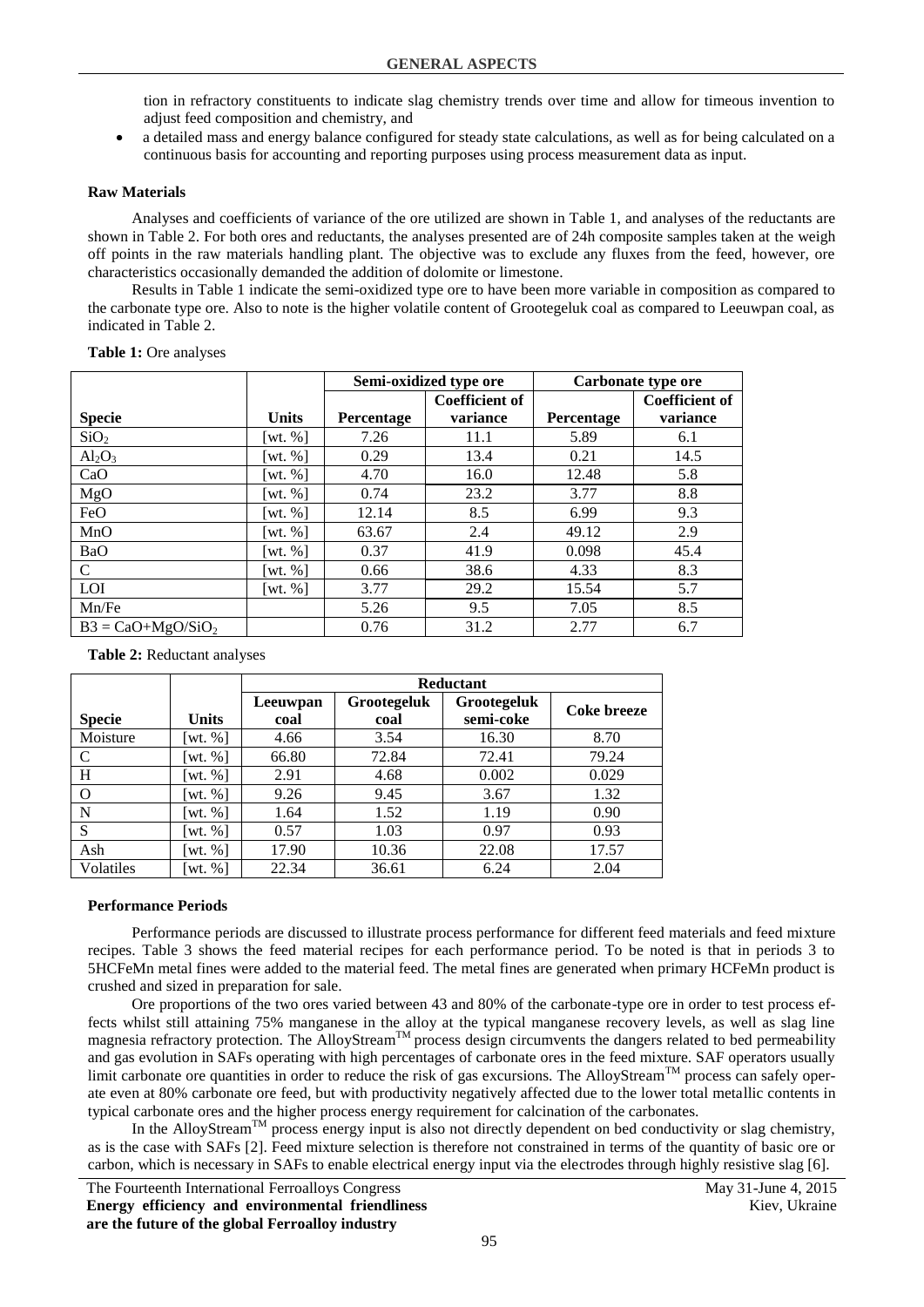|                        |                                                       | <b>Period</b> |                |      |                  |      |
|------------------------|-------------------------------------------------------|---------------|----------------|------|------------------|------|
| <b>Material</b>        | <b>Units</b>                                          |               | $\mathfrak{D}$ | 3    | $\boldsymbol{4}$ | 5    |
| Carbonate type ore     | $[kg/100 kg$ ore]                                     | 43.8          | 58.8           | 68.7 | 69.0             | 80.4 |
| Semi-oxidized type ore | [ $kg/100$ kg ore]                                    | 56.2          | 41.2           | 31.3 | 31.0             | 19.6 |
| HCFeMn metal fines     | [ $kg/100$ kg ore]                                    |               |                | 13.3 | 15.3             | 14.8 |
| Leeuwpan coal          | $\left[\frac{kg}{100 \text{ kg} \text{ or }t}\right]$ | 51.8          | 53.0           |      | 45.9             | 43.1 |
| Grootegeluk coal       | [ $kg/100$ kg ore]                                    |               |                | 52.8 |                  | 21.6 |
| Coke breeze            | [ $kg/100$ kg ore]                                    | 0.1           |                | 1.9  |                  |      |
| Grootegeluk semi-coke  | $[kg/100 kg$ ore]                                     |               |                | 5.1  | 12.8             |      |
| Limestone              | [ $kg/100$ kg ore]                                    |               | 0.9            |      |                  |      |
| Dolomite               | $[kg/100 kg$ ore]                                     | 6.7           | 0.8            |      |                  |      |

#### <span id="page-5-0"></span>**Table 3:** Feed mixture changes

In [Table 4](#page-5-1) and [Table 5](#page-5-2) the tapped metal and slag accountabilities are shown for the selected performance periods. The metal mass tapped is the actual metal mass weighed off at the product handling plant after manual separation of slag and metal. The produced metal mass is calculated from the mass balance based on actual feed mixture masses, actual chemical analyses of the feed and product streams, and percentages of feed lost to dust. From a mass balance over the campaign it was estimated that 1.2% of the carbonate type ore, and 0.5% of the semi-oxidized type ore fed were lost to the off-gas as dust.

<span id="page-5-1"></span>**Table 4:** Metal accounting results

|                      |              | <b>Period</b> |       |       |      |      |  |
|----------------------|--------------|---------------|-------|-------|------|------|--|
| <b>Parameter</b>     | <b>Units</b> |               |       |       |      |      |  |
| Metal produced       | [ton]        | 292           | 278   | 238   | 236  | 184  |  |
| Metal tapped         | [ton]        | 262           | 245   | 204   | 216  | 182  |  |
| Unaccounted produced | [ton]        | 29.4          | 33.2  | 34.1  | 19.6 | 1.9  |  |
| Unaccounted produced | [%]          | 10.1%         | 11.9% | 14.3% | 8.3% | 1.0% |  |

<span id="page-5-2"></span>**Table 5:** Slag accounting results

|                      |       | Period    |          |          |          |          |  |
|----------------------|-------|-----------|----------|----------|----------|----------|--|
| <b>Parameter</b>     | Units |           |          |          |          |          |  |
| Slag produced        | [ton] | 286       | 300      | 205      | 204      | 158      |  |
| Slag tapped          | [ton] | 320       | 338      | 232      | 222      | 168      |  |
| Unaccounted produced | [ton] | $-34.3$   | $-38.2$  | $-26.5$  | $-17.9$  | $-9.7$   |  |
| Unaccounted produced | [%]   | $-12.0\%$ | $-12.7%$ | $-12.9%$ | $-8.8\%$ | $-6.1\%$ |  |

From the performance results in [Table 6,](#page-6-0) several process aspects can be deduced. Although the carbonate-type ore requires more energy per ton of alloy produced than the semi-oxidized type ore, better manganese recovery rates were achieved when the carbonate type ore proportion has been increased (periods 2 to 5). This effect relates to the differences in ore chemistry of the individual ores and how the ore phase chemistry develops upon metallization [7].

The viability of feeding HCFeMn metal fines with the material mixture into the furnace was proven. From the results it is clear that high recovery rates of the metal fines resulted in an additive effect on alloy production rate with the overall manganese recovery levels remaining of the same order compared to performance periods without metal fines feed.

Reactions in the combustion zone are more sensitive to the reductant type than the reactions in the heaps, influenced largely by the quantity of reductant volatiles available for combustion. When feeding Grootegeluk coal with a high volatile content as the main reductant it was observed that the natural gas addition to the combustion zone could be reduced, in some instances to zero, since the coal volatiles substituted for the natural gas in the combustion process. This effect is seen fro[m Table 6](#page-6-0) by comparing natural gas feed for period 3 to that of period 4.

The rates of oxygen and natural gas required are functions of the furnace freeboard area heat losses, and were controlled to maintain target freeboard temperatures and fully combusted off-gas. The off-gas from the furnace typically contained less than 1% of CO and  $H_2$ , with no negative effect on the process observed even when operating with excess oxygen in the off-gas. A furnace larger in size is expected to have lower specific heat loss rates to enable operation without natural gas addition.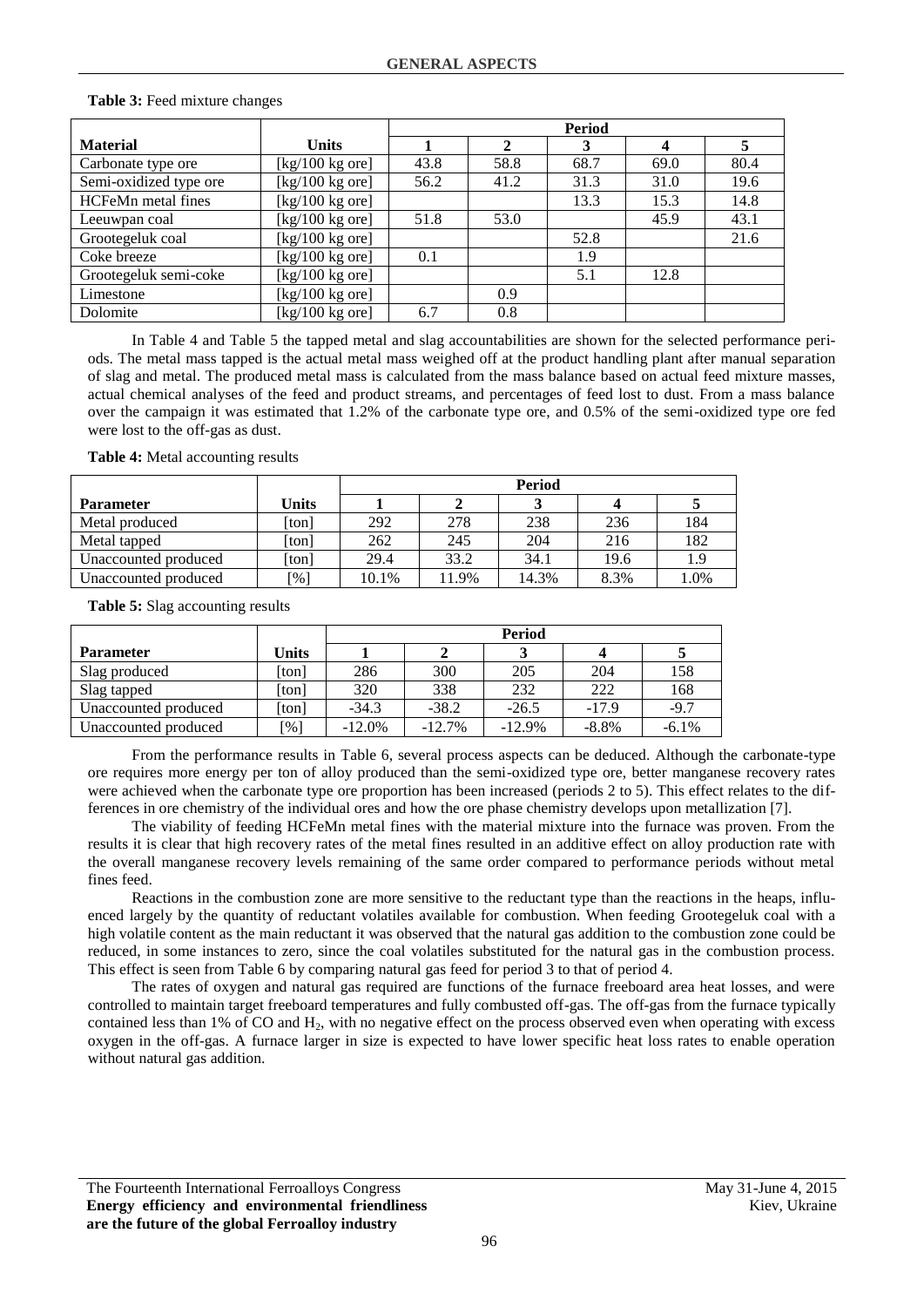## <span id="page-6-0"></span>**Table 6:** Performance period results

|                                                       |               | <b>Periods</b> |                |              |                         |                |
|-------------------------------------------------------|---------------|----------------|----------------|--------------|-------------------------|----------------|
|                                                       |               | $\mathbf{1}$   | $\overline{2}$ | 3            | $\overline{\mathbf{4}}$ | 5              |
|                                                       |               | Low car-       | High car-      | Grootegeluk, | Leeuwpan,               | Leeuwpan/      |
|                                                       |               | bonate ore     | bonate ore     | coke         | semi-coke,              | Grootegeluk    |
|                                                       |               | feed ratio     | feed ratio     | breeze/semi- | metal fines -           | blend, metal   |
|                                                       |               | (no metal      | (no metal)     | coke, metal  | 10 days                 | fines - 7 days |
|                                                       |               | $fines$ ) -    | fines) -       | fines -      |                         |                |
| Parameter                                             | <b>Units</b>  | 14 days        | 14 days        | 10 days      |                         |                |
| Average availability                                  | [%]           | 98.24          | 96.50          | 79.83        | 93.96                   | 97.52          |
| Metal product:                                        |               |                |                |              |                         |                |
| Mn                                                    | [%]           | 75.3           | 75.4           | 75.8         | 75.6                    | 76.1           |
| $\overline{C}$                                        | [%]           | 7.1            | 7.2            | 6.5          | 6.7                     | 7.5            |
| $\mathbf S$                                           | [%]           | 0.005          | 0.007          | 0.004        | 0.007                   | 0.003          |
| $\overline{P}$                                        | [%]           | 0.051          | 0.067          | 0.091        | N.A.                    | 0.058          |
| Si                                                    | [%]           | 0.036          | 0.066          | 0.068        | 0.043                   | 0.029          |
| Slag MnO                                              | [%]           | 33.8           | 34.4           | 40.5         | 37.2                    | 32.0           |
| Slag basicity $B31$                                   |               | 1.30           | 1.32           | 1.25         | 1.31                    | 1.40           |
| Metal productivity <sup>2</sup> (dur-<br>ing on-time) | [kg/h]        | 959            | 933            | 1138         | 1105                    | 1104           |
| Mn recovery                                           | [%]           | 74.9           | 72.4           | 73.5         | 75.7                    | 77.9           |
| Metal entrainment in<br>tapped slag                   | [%]           | 2.6            | 1.9            | 4.7          | 3.5                     | 3.4            |
| Electricity consumption <sup>3</sup>                  | [kWh/t alloy] | 2295           | 2837           | 2187         | 2393                    | 2455           |
| Total process energy<br>requirement                   | [kWh/t alloy] | 3512           | 3864           | 3144         | 3033                    | 3237           |
| Electrical process energy<br>consumption              | [kWh/t alloy] | 1196           | 1403           | 1151         | 1245                    | 1409           |
| %Process energy from<br>electricity                   | [%]           | 34             | 36             | 37           | 41                      | 44             |
| Reductant consumption                                 | [t/t alloy]   | 1.18           | 1.32           | 1.21         | 1.15                    | 1.28           |
| Raw material rate                                     | [kg/h]        | 3466           | 3602           | 4018         | 3760                    | 3919           |
| Air rate                                              | $[Nm^3/h]$    | 2136           | 2197           | 2172         | 2174                    | 1863           |
| Oxygen rate                                           | $[Nm^3/h]$    | 1144           | 1303           | 1266         | 1310                    | 1399           |
| Fuel rate                                             | $[Nm^3/h]$    | 268            | 378            | 62           | 286                     | 199            |

1: B3=(mass% CaO+mass%MgO)/(mass%SiO2); 2: Metal produced as calculated in the mass balance; 3: Inductor electrical energy input divided by metal produced as calculated in the mass balance.

# **CONCLUSIONS**

- The AlloyStream<sup>TM</sup> process enables HCFeMn production from ore fines and thermal coal raw materials.
- Fully combusted furnace off-gas is generated from which waste heat can potentially be recovered.
- Thermal coal with either low or high volatiles content can be used as feed material.
- HCFeMn metal fines generated in alloy crushing can be processed in the AlloyStream<sup>TM</sup> process with ore and coal feed without negatively affecting throughput.
- Energy input into the raw materials is relatively unaffected by ore feed chemistry allowing some flexibility in setting aim slag basicity levels.
- The AlloyStream<sup>TM</sup> process design circumvents the effect of dangerous gas excursion, which is often experienced in the SAF process.
- The AlloyStream<sup>TM</sup> process operates with more energy supplied chemically from the combustion zone than electrically from inductor,
- Process and engineering scale-up parameters were confirmed in scaling from the 2.5 m diameter pilot to 5.3 m demonstration furnace.

The Fourteenth International Ferroalloys Congress May 31-June 4, 2015 **Energy efficiency and environmental friendliness are the future of the global Ferroalloy industry**